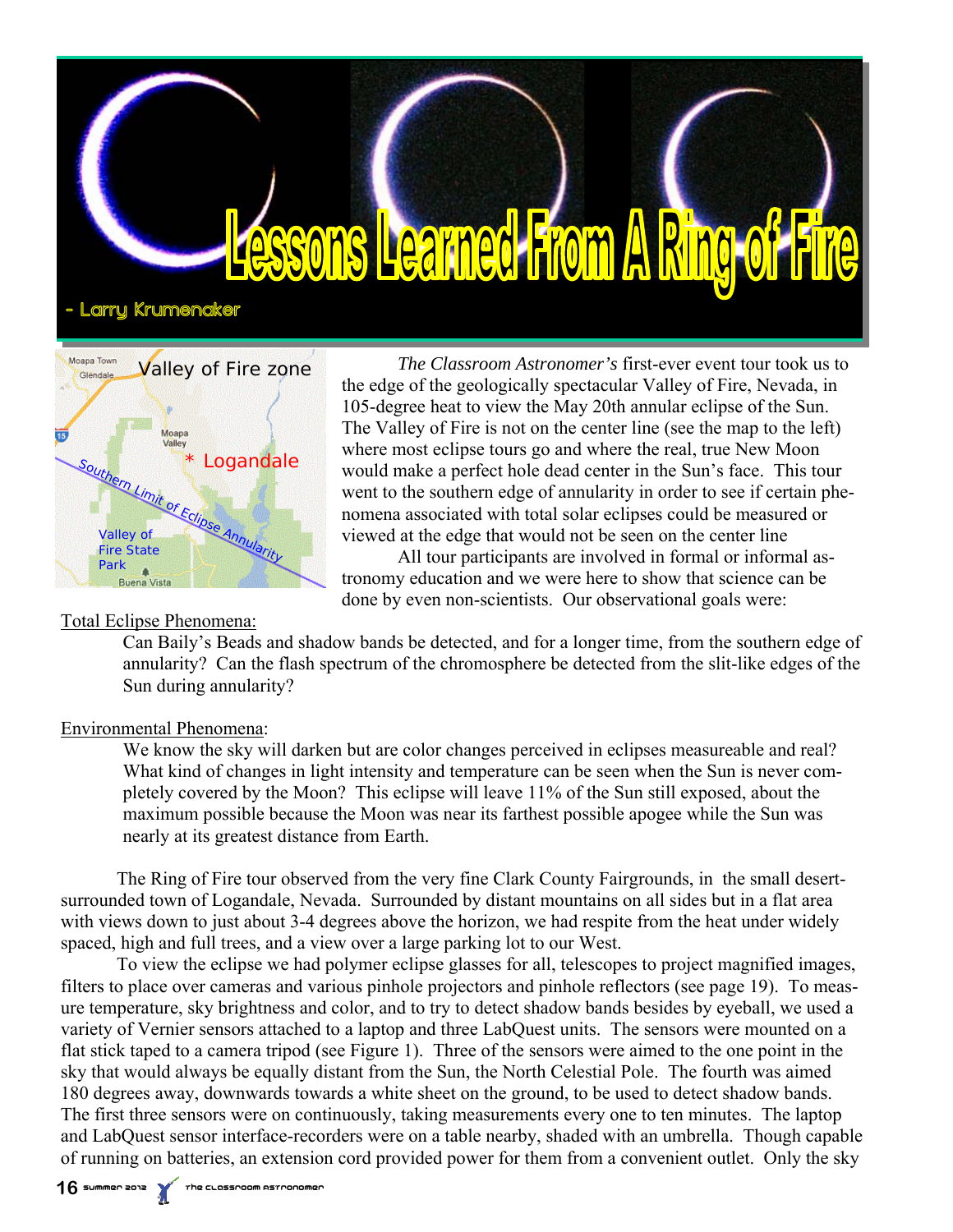spectrum sensor, SpectroVis, had to be manually operated in recording its measures as a data file, every ten minutes.

 Elsewhere, observers were photographing the eclipse with film and digital cameras and making records of Baily's Beads, and other phenomena, on cardboard sheets (Figure 2).

Figure 1. Jackie Sparks mans the laptop recording sky spectra. On the table are Vernier LabQuests connected by wires to sensors to the tripod's wood slat. Three sensors on top face the North Celestial Pole to record temperature, light and sky spectra. One at the bottom was to record shadow bands via light reflected off a white sheet.



 **Temperature, Light and Color** 

Figure 2. Eyes and camera protected, we're ready to observe and record the eclipse.

 All electronic observations began at the moment the Moon touched the Sun. Looking at Figure

3a, there's no apparent influence of the eclipse on temperature until about .80 hours into the eclipse. The temperature declines steadily simply as the Sun lowers in the West, until two thirds of the way into the opening partial phases (annularity is for 1.72 minutes at the 1.2 hours, M, mark on the chart). It drops rapidly but then stays fairly steady until the line rejoins the normal diurnal temperature line at .55 hours before the eclipse ends. Any increase in temperature due to less coverage of the Sun by the Moon must be balanced out by cooling due to lowering solar altitude. Unlike the author's previous measures at total solar

eclipses, this minimum temperature occurs *before* maximum coverage.

 The light variation, Figure 3b, on the other hand, is quite a smooth curve with the deepest drop about 6 minutes before maximum eclipse. This and the temperature graph could indicate a systematic error in our sensors' start times. Recovery to normal light times out at the same time that the temperature sensor returns to normal as well. Clearly an annular eclipse, and therefore a partial eclipse, will not have any effect on local lighting or temperature until it reaches a certain depth, somewhere between 45 and 66% coverage of the Sun's visible surface.

 On the other hand, the distribution of colors of the sky, its spectrum (Figure 3c), despite a common qualitative assertion that it gets perhaps bluer, showed no changes whatsoever beyond the uncertainties of measurement. The relative intensities of the different peaks of the sky spectrum

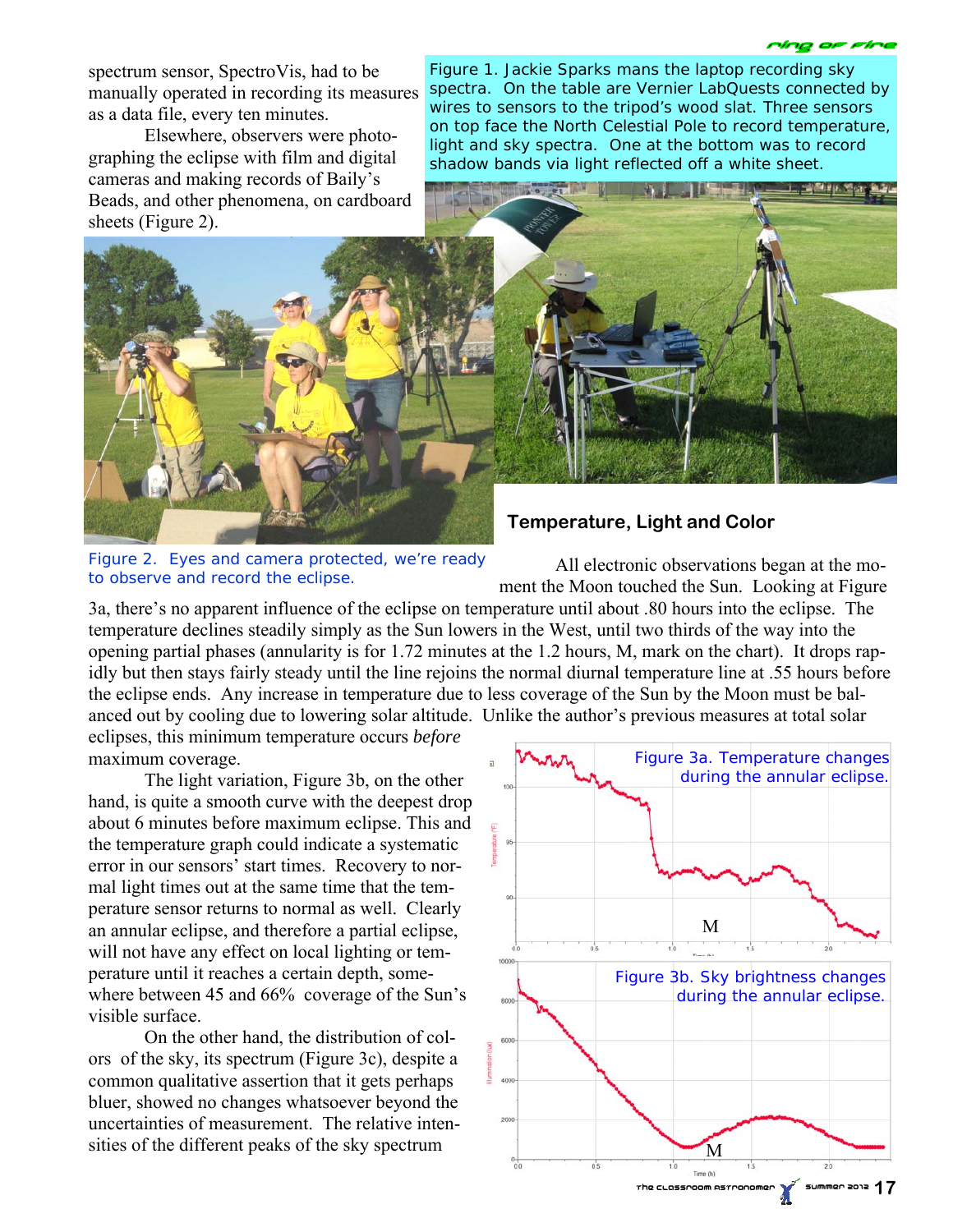#### elng or rine

did not waver at all. Logically, that should be true, as the sky may darken but it's still the Sun's light illuminating us and that and the scattering effects of the atmosphere should not change the relative amounts of color we see. Any bluishness must be attributable to human eye color response due to the darkening conditions but not to any real effects of the eclipse.

# **Total Eclipse Phenomena**

 At the limit of annularity the Moon will cause a slit-like presentation of light on one side of the Sun, which then rotates as the Moon skirts the northern edge of the Sun until the Moon

![](_page_2_Figure_4.jpeg)

Figure 3c. The spectrum of the sky never changed during the eclipse, disproving color shifting sky during any eclipse.

moves off, as seen in the three photos over this article's title. Thus we should have had nearly two minutes of "slits" which, during total solar eclipses, are the times when shadow bands, flash spectra and Baily's Beads can be seen. The research question we had was simple: can these phenomena be seen at all during the annularity time and, if so, can they be seen for longer periods than during a total eclipse's slit-like phase?

The answers for us for the three phenomena were, No, No and Sort Of.

 No one visually saw any light variation on the surrounding landscape from shadow bands, which are believed to be distorted images of the slit-like solar light just outside the umbra due to lensing effects of bubbles of moving air high in the atmosphere. Regrettably, our Vernier sensor aimed at the white sheet was inconclusive. Observations were begun five minutes before annularity, with measurements every .002 seconds. These showed a step-like lowering of light consistent with the drop in overall light and with rising and falling values during each step, but inexplicably the sensor shut down after just two minutes. The variation in the light curve's steps could be shadow bands but we have no way to support that idea.

 Using our *Classroom Astronomer* Spectrum Viewers the Sun's spectrum was vainly sought in both the first and second order diffraction spectra. Typically the flash spectrum is photographed or seen visually as ring- or crescent-shaped emission lines mimicking the moment's solar image, over a continuous spectrum. Either the wider part of the uncovered solar

surface was so bright as to wash out any spectral "crescents" or the chromosphere was not visible long enough. No evidence for the flash spectrum was seen.

 Some of the participants observed what appeared to be momentary Baily's Beads at the beginning of annularity but any Beads seen were difficult. Photographically, our 35mm film exposures of about 1/1000th of a second, when contrast adjusted, do actually seem to show gaps in the thinnest part of the visible solar surface (Figure 4). So it may be possible to claim that Baily's Beads can be seen even in this least covering of a solar disk during an annular eclipse; Beads have been previously photographed on annular eclipses when the Moon was essentially the same size of the Sun (when the Moon is more than 99% of the size of the Sun's disk) but this Moon was only 89%, showing more of the solar surface.

 Participants in this eclipse observing included the author, John, Marilyn and Heather Woolley of Canada,

![](_page_2_Picture_13.jpeg)

Figure 4. The moment just before annularity, are there Beads here?

and Jackie Sparks and Pam Maher of the College of Southern Nevada, Las Vegas. TCA